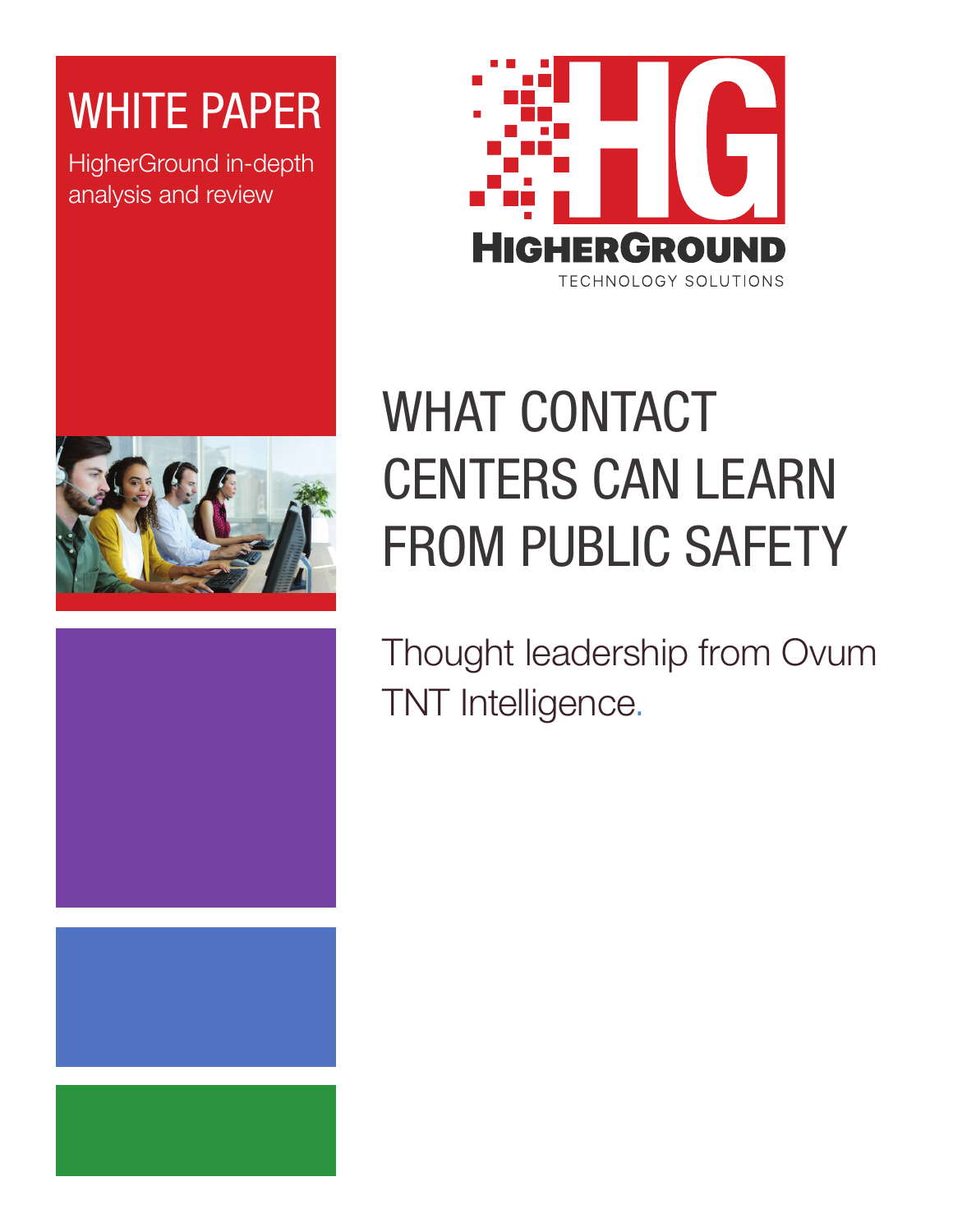### WHAT CONTACT CENTERS CAN LEARN FROM PUBLIC SAFETY

Applying lessons from mission-critical emergency services centers to commercial call handling.

ABOUT OVUM

Ovum is a market-leading research and consulting business focused on helping digital service providers and their vendor partners thrive in the connected digital economy. Ovum provides authoritative data, market analysis and vertical industry expertise to empower decision making for companies of all sizes.

With an enhanced understanding of emerging technologies and evolving business models, Ovum research provides industry expertise in strategic market thought leadership.

### TABLE OF CONTENTS TABLE OF CONTENTS

| <b>Introduction</b>                                              |   |
|------------------------------------------------------------------|---|
| Operational Similarities and Differences                         |   |
| Leveraging Best Practices Of Public<br><b>Safety Centers</b>     |   |
| <b>Commercial Uses of Public Safety</b><br><b>Best Practices</b> | 6 |
| Conclusion                                                       |   |
| Appendix                                                         | 8 |
|                                                                  |   |



## WHITE PAPER

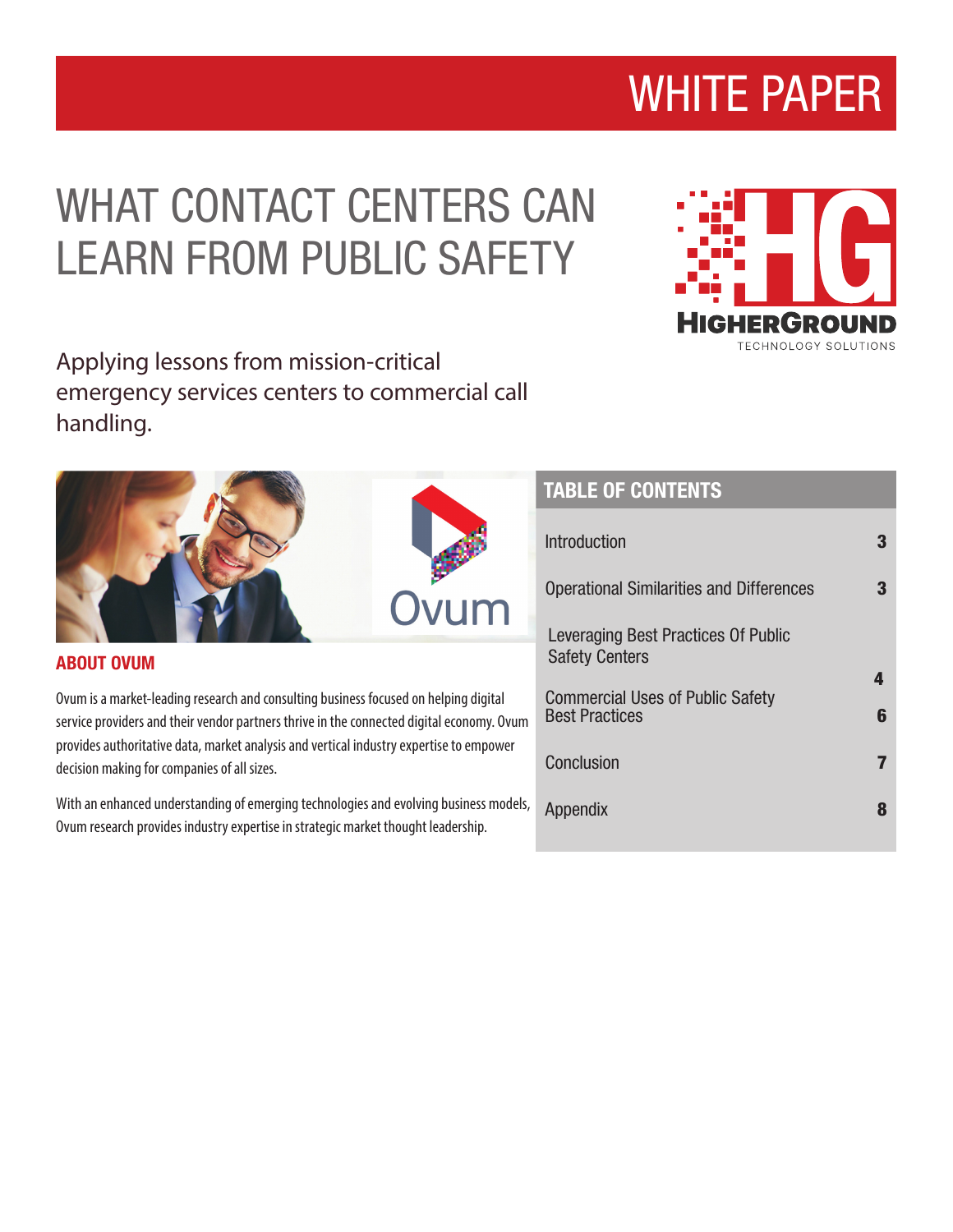

To the harried managers of a modern high-octane commercial contact center, it might seem like nothing could be more urgent than squeezing every bit of efficiency and productivity out of operations. But they would be wrong.

There is an environment in which the stakes are higher, where delivering top-notch "service" is an organizational number one priority. That is in the public safety sector, where callers are people in intense distress and the dispatcher is literally providing them a lifeline. Public safety centers are operational close cousins to commercial contact centers: they both rely on intelligently processing a high volume of inbound contacts at the lowest possible cost that is consistent with the highest available level of service. The standards for service may differ, but the mechanics of how they do it are quite similar.

In some key respects, business centers can leverage the best practices of 911 emergency response centers that handle matters of life-and-death with a consistently high performance level. Like commercial centers, public safety dispatch centers face serious cost-control and budgetary limitations (in this case because they are funded by government agencies). "Doing more with less" is standard operating procedure in the public environment. These centers have learned to maximize the value of essential tools, like call recording, to carefully balance their dual missions of safeguarding lives and caretaking public funds.

This paper describes some of the ways that the two types of call-handling centers resemble each other, and the best practices that have evolved in the public sector that can be applied more broadly in the commercial sphere.

#### OPERATIONAL SIMILARITIES AND DIFFERENCES

The clearest divergence between the two types of centers is in fundamental mission – public safety centers are focused squarely on responding to citizen issues that are immediate and often critical. They are a high visibility government function whose performance affects both citizen perceptions and the political climate. Unlike their counterparts in the commercial sphere, public safety centers do not require the types of customer tracking, CRM, billing and transaction processing tools that are necessary for sales or customer support. Safety centers also tend to use fewer of the advanced applications for workforce management and analytics than commercial centers. (There are specialty applications designed to manage the process involved in an emergency services dispatching environment, but those are not relevant to contact center operations.)

Unlike in commercial centers, emergency centers do not generally have to cope with multichannel or cross-channel interactions. The constituent base (i.e., the public) has been trained to use the 911 voice channel for emergencies, and increasingly to use 311 or 211 for non-emergency issues.

Not surprisingly, there are some key differences in the kinds of metrics that matter in each type of center. Measures that are revenue-based are irrelevant to public safety, but are roughly analogous to metrics like time-to-dispatch, which measures how long it takes to finish the information gathering component of a call and turn it into an action item for a response team.



Ovum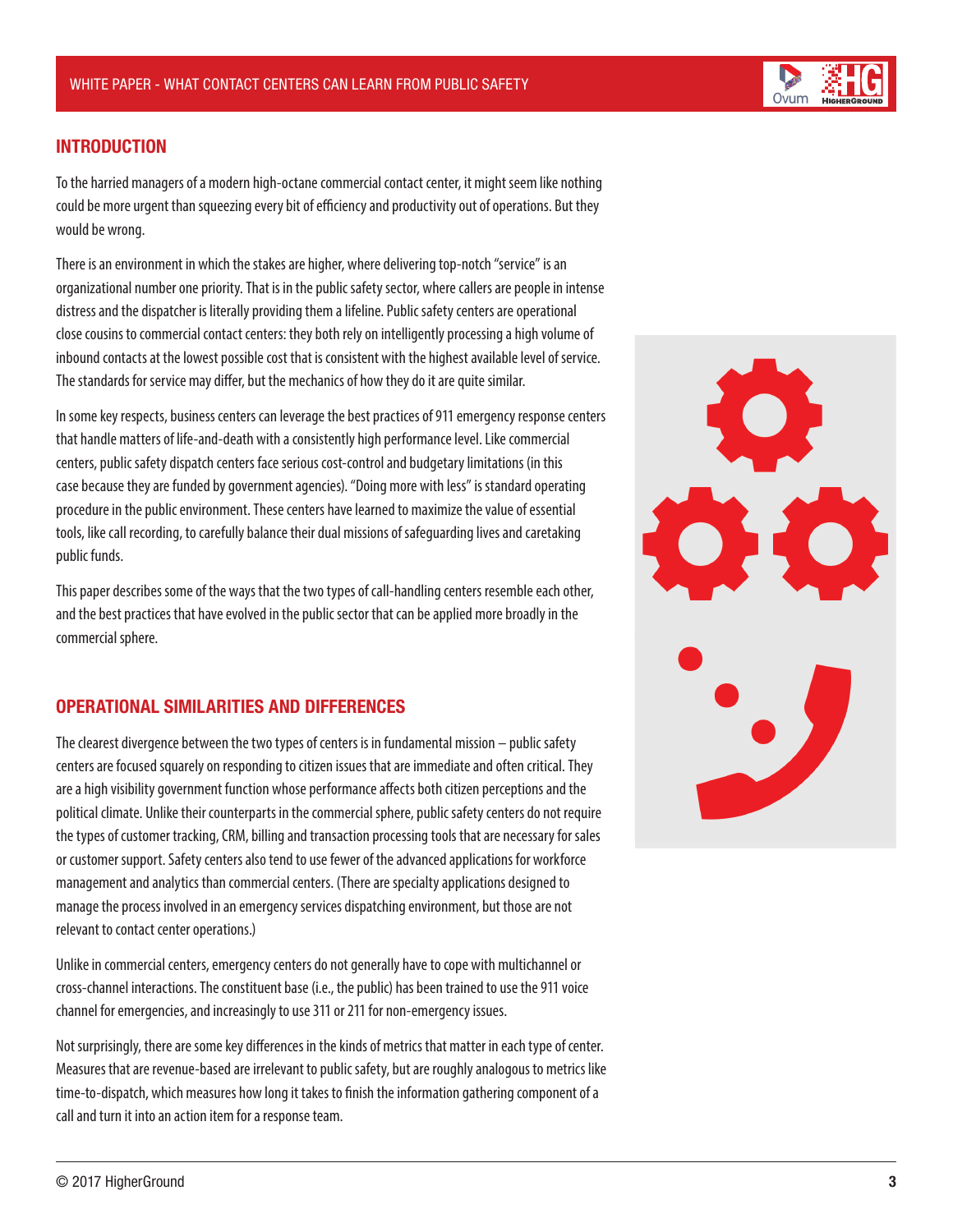

Both kinds of centers care deeply about average speed of answer (ASA) and first contact resolution (FCR). They differ on average handle time (AHT) – in public safety, a long call is not necessarily a poorly handled call.

Look past those functional differences and the two types of centers share many important qualities. Both are fundamentally script- or protocol-based operations. They automate and routinize large quantities of similar interactions, codifying the steps to minimize error, time spent and agent training required. To that end they also use much the same kinds of quality control technology, particularly call recording and evaluation tools.

Much of the rest of the traditional call handling telephony infrastructure technology is common to both domains, as is the fact that both are, at heart, reliant on the ability to train and retain a select set of human skills. Public safety centers face turnover issues; they deal with dispatcher hiring pipelines; their dispatchers require training in call handling techniques, articulation and empathy as much as any contact center agent. And managers have to record, store, monitor and evaluate calls for quality and compliance purposes.

Perhaps most important is that both types of centers are constraint-based operations: they are subject to cost-control from their funding authorities. As a result they have to make choices in what kinds of technologies to deploy. They both have to measure and communicate "success" criteria to those authorities. And they have to rationalize the business case for staff funding and training. Budgetary constraints often take the form of a conservative, risk-averse approach to operations.

As illustrated in Figure 1, these parallels present commercial contact centers with a rare opportunity: to see how their operations appear when stripped of some of the more esoteric interaction elements and reduced to their essentials: answer critical calls with bulletproof responsiveness in a constrained environment.

#### COMPARATIVE QUALITIES OF COMMERCIAL AND PUBLIC SAFETY CENTERS

#### **Public Safety Centers**

- Citizen-focused
- Primarily voice channel
- Highly risk-averse
- Constrained by government funding
- Metrics based on outcomes

#### **Commercial Contact Centers**

- Customer-focused
- Increasingly multichannel
- Somewhat risk-averse
- Constrained by corporate revenues
- Metrics based on activity

*Source: Ovum*

#### LEVERAGING BEST PRACTICES OF PUBLIC SAFETY CENTERS

#### RECORD AND STORE EVERYTHING, ALL THE TIME

What sets public safety centers apart is how heavily they rely on call recording for compliance purposes. In the commercial sphere, they resemble financial services centers that are obligated to record every customer transaction in case of later dispute. Many emergency services centers capture all calls and store them. In many cases they are used in court cases as valuable pieces of evidence establishing the time and context of incidents.

Many centers in both domains face the question of whether to record all calls, or just a portion. If they opt to capture just a segment of the calls, they then have to decide what criteria to use for selection, or whether to gather them randomly. In the past, when most recorders were analog, tape-based systems, most centers chose to capture just a small segment, often in the 10% range. These recordings would not be kept for very long as storage was also expensive.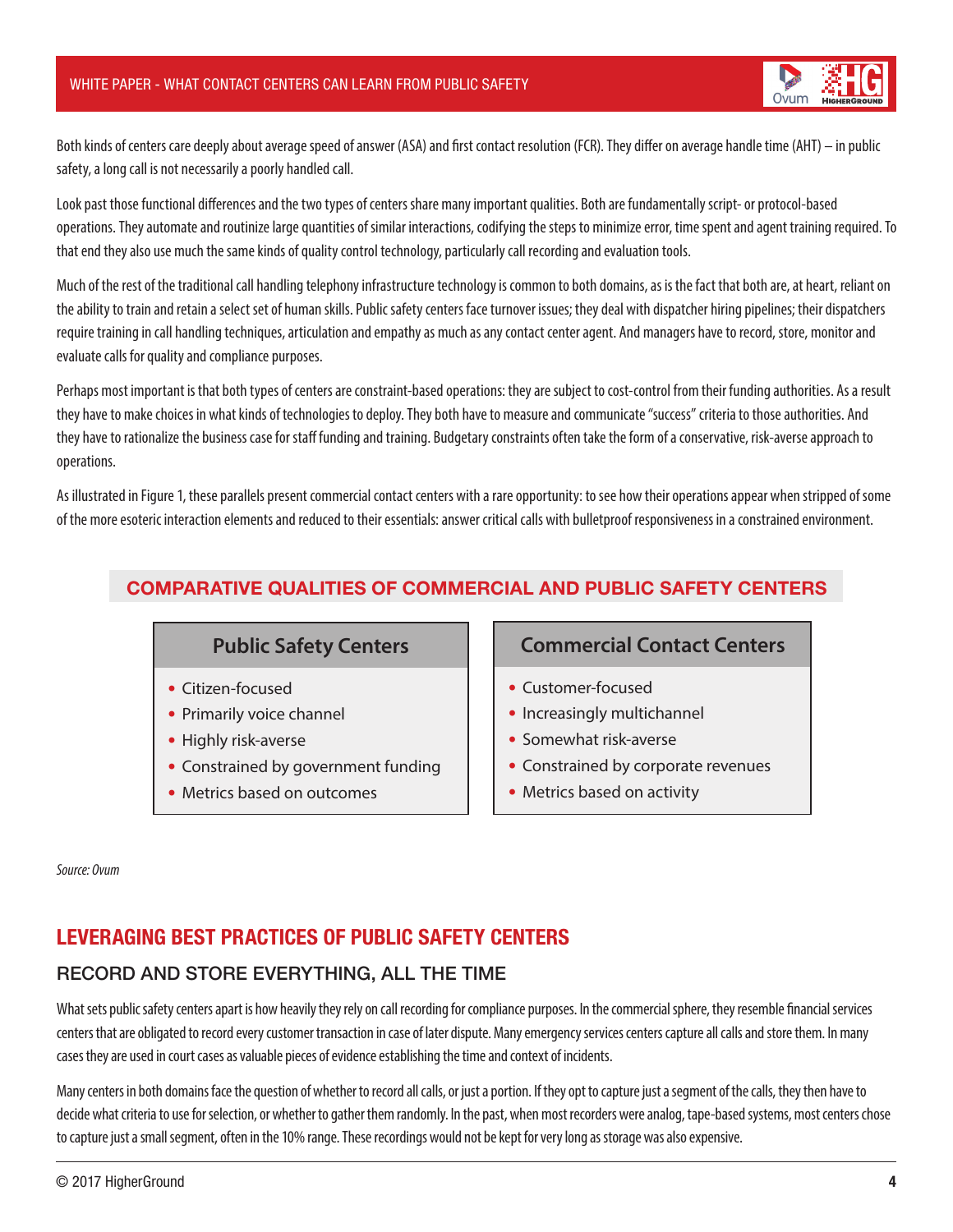Now, with the conversion to digital complete, both kinds of contact centers have an easier time capturing the totality of interactions. On the public safety side, that means gathering citizen calls, plus radio traffic between the dispatch center and personnel in the field. For contact centers, that means capturing the data on agent screens.

In many contact centers, quality reviews are an afterthought and a managerial chore. In public safety, they are a critical factor in staying accountable to the public and to governmental authorities. Commercial centers that want to focus on the customer experience, and that want to leverage the "voice of the customer" in their operations, can look to the public realm for validation of the idea that total interaction capture provides valuable insight.

When you record 100% of the call base, you naturally create an audit trail that assigns responsibility for each segment of the interaction to a particular person, workstation, application and manager. With selective recording it is possible to miss critical moments of truth that lead to extraordinarily good or bad interactions. When you do locate those moments, it may be weeks or months after the fact, only when enough evidence has amassed to show up in a random evaluation selection.

In the hands of a public safety evaluator, recordings of tough calls allow documentary evidence to be produced long after an incident occurs. For businesses, it allows for a more nuanced analysis of trends in a customer base or agent pool. Rich analytics can allow a contact center to switch gears quickly in the face of changing business conditions in the customer base. It can detect flaws in marketing campaigns or discontent with particular processes or products. Total recording allows you to see those issues before they mushroom into major problems, and to respond with better training or adjustments to the agent pool.

#### STREAMLINED AGENT DESKTOPS ENABLE PRODUCTIVITY

It bears restating that the public safety centers are constraint-based environments. Taxpayer-funded, they cannot afford to chase the latest technologies and innovations unless they are rock solid, proven, and cost-effective. This is an attribute they share with their corporate cousins, but exhibit more starkly.

Safety centers also use a wide variety of applications that are purpose-built for them: mapping systems to locate callers, for example. Another is interfaces to radio and dispatch systems. These coexist with screen pops and scripting apps that are similar to what contact centers use. The totality of the dispatcher's workday environment is every bit as complex as that of a commercial contact center agent.

With the stakes in each interaction so high, managers of public safety centers have learned to streamline dispatcher desktops to minimize distraction and confusion. In these centers, speed and clarity are the most important elements for a dispatcher. They need to quickly grasp the fundamentals of a situation, and then translate that into an appropriate sequence of actions.

What a commercial center can learn from this environment is the value of simplicity. Sometimes adding widgets or informational gadgets to an agent's view is not an added value, it is a distraction. More information at the moment of the interaction – and more applications that deliver and process that information – can hinder productivity and introduce error. Managers have to be very careful to evaluate any new software for ease of use and complexity of the user interface.



Ovum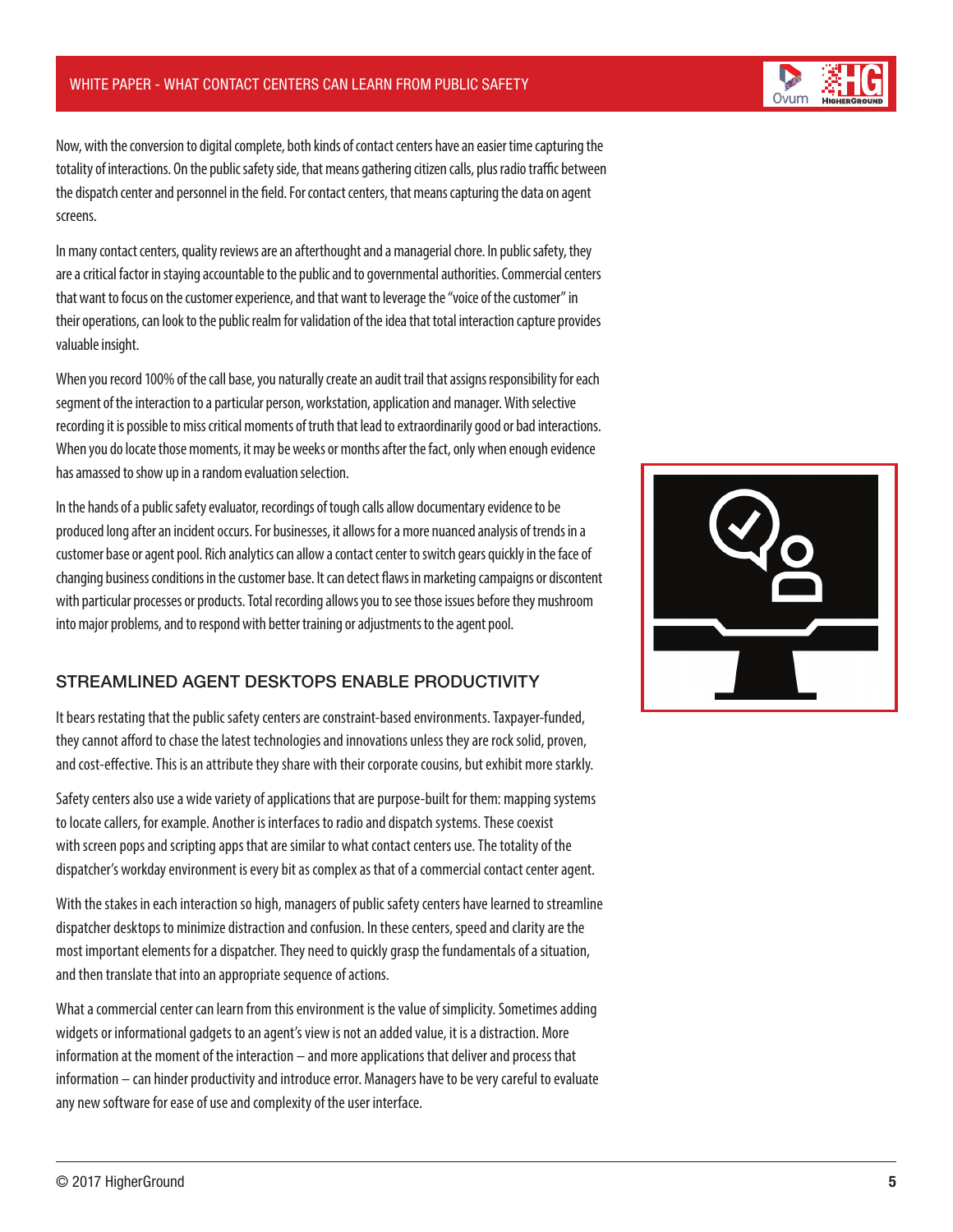It is also valuable to look at the training regimen as an opportunity to drill agents on the importance of following good company processes. In public safety, training and evaluation are very closely linked. (In many cases, because of unionization, they are also more formally organized, as well.) The most important metric in these centers is time-to-dispatch, or how long it takes from the moment the call comes in to when the appropriate service is sent out. In contact centers, this is closely related to AHT, with the key difference that for a particular call, too long an AHT may cost a company some cents; in public safety centers it may cost a patient a life.

Hence the importance of clarity and speed. Public safety centers have overcome the dispatch desktop problem by being conservative, and by making ongoing training and evaluation the centerpiece of their operational strategy. In effect, they are doing what commercial call centers do, but they are better leveraging the things that are actually under their control, through quality monitoring and recording tools.

#### ADAPT TO THE NEW BY SHARING INTERNALLY

The public safety sector in the US is on the cusp of transforming its core technology base to newer, more multichannel tools. NG-911 is a federal initiative to encourage those centers to adopt technology that allows the public to interact with emergency services through new media like the web, smartphones, and Voice over IP.

But the resource constraints endemic to the sector force public agencies to shift from a siloed view of emergency preparation and management to a more holistic approach characterized by information sharing, collaboration, and strategic planning beginning at the procurement stage.

To adapt, some agencies are starting to shift more resources into training dispatchers, as new equipment, processes and software shake up past operational methods. There is an increasing use of more sophisticated knowledge management systems to coordinate the documentation of processes and allow for more sharing of information and best practices.

This mirrors the experience of commercial centers, which are facing an explosion of new contact channels and customer demands. Businesses are often finding themselves handcuffed by data silos that hamper delivery of effective service, and that prevent stakeholders from different departments from understanding how their activities all connect. Marketing departments, contact centers and IT may all share the same overall goals, but they are not always paddling in the same direction.

The key to constraint-based operations – to "doing more with less" – is to integrate applications across departments so you can share data and collaborate more effectively.

#### COMMERCIAL USES OF PUBLIC SAFETY BEST PRACTICES

The table below illustrates some of the industries that can most directly benefit from aligning their contact centers with public safety best practices.

Marketing departments, contact centers and IT may all share the same overall goals, but they are not always paddling in the same direction.

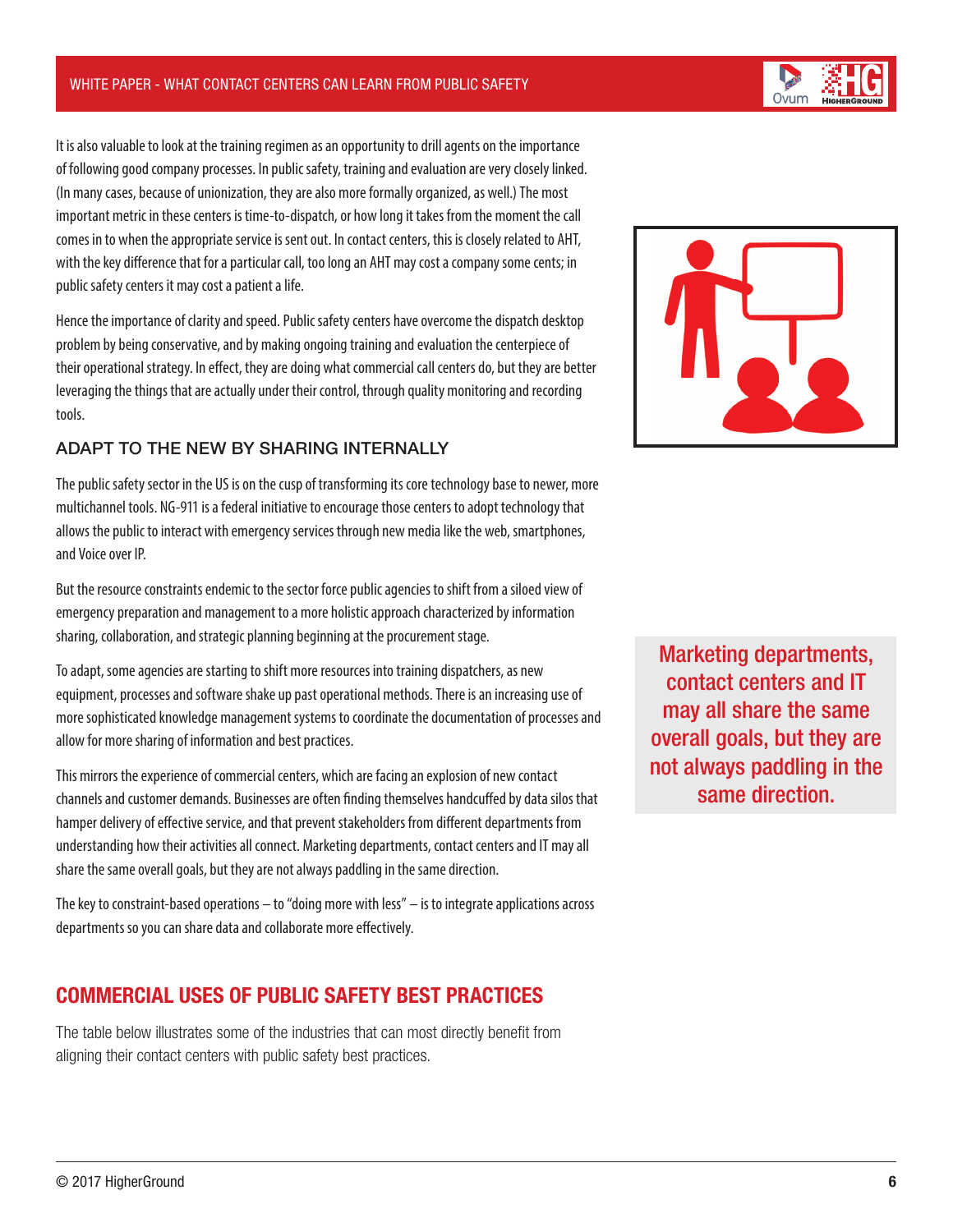

Financial services centers have the longest history using common technologies of recording and monitoring, chiefly for legal compliance purposes. They have also turned that legacy of recording use into effective quality control and training programs. Financial services centers are among the most likely to be recording at or near 100% of calls, and to be storing records that reach into other channels (mainly emails and texts).

| <b>Industry Segments in Relation to Public Safety Centers</b> |                                                                                                 |
|---------------------------------------------------------------|-------------------------------------------------------------------------------------------------|
| Financial                                                     | • Already using advanced recording for compliance                                               |
| Services                                                      | • Primed to pivot to analytics based on recording                                               |
| Utilities &                                                   | • Able to look at dispatch and field service metrics                                            |
| Cable                                                         | • Leverage "time to dispatch" and other outcome-based measures                                  |
| Retail &                                                      | • Recording and evaluation for agent performance improvement                                    |
| <b>Travel</b>                                                 | • Look to PS for turnover and agent personalization                                             |
| Healthcare                                                    | • Constraint-based, like public safety<br>• Required privacy, auditing and compliance solutions |

Financial services are the least resource-constrained of commercial centers. They have a bit more freedom to adopt new technologies like analytics and data mining.

There is also a close kinship between emerging health care centers and those in public safety. Many are subject to compliance and privacy regulations that force them to keep close track of data as it moves through their systems, and to keep an auditable record of voice transactions. As one of the slower-growing segments of the commercial contact center business, health care has an opportunity to put in place good quality control processes early on, and to ensure that their technologies are open, interoperable, scalable and fit for long-term use.

Utilities and cable companies should look at how public safety centers emphasize time-to-dispatch instead of AHT as a way to increase productivity and, potentially, customer satisfaction. By making the outcome of the interaction as important as the duration of the call, companies that reach customers face to face can have a more positive impact and understand better what factors make customers happy.

Retail and travel industry centers should look to the public sector for its emphasis on using recording for quality control and better evaluations. Anecdotal evidence suggests that public safety centers have a lower turnover rate than commercial centers, in part due to the more intensive training of dispatcher, and to the "professionalization" of the staff. In-depth evaluation of recordings for training and ongoing quality improvement allow agents to feel invested in the work that they do, which presumably leads to higher employee engagement and lower turnover

#### **CONCLUSION**

Commercial contact center managers should look to their colleagues handling calls in the public sector for ideas in how to cope with resource constraints in a high-criticality environment. Public safety has embraced recording and used it to lever better performance from its staff. They have made the most of the tools at their disposal to focus on maximizing agent performance during each interaction. And they have created meaningful metrics that express the value of their operations to lay outsiders. In effect, they have successfully learned to do more with less, a mantra that many commercial centers are still grappling with.